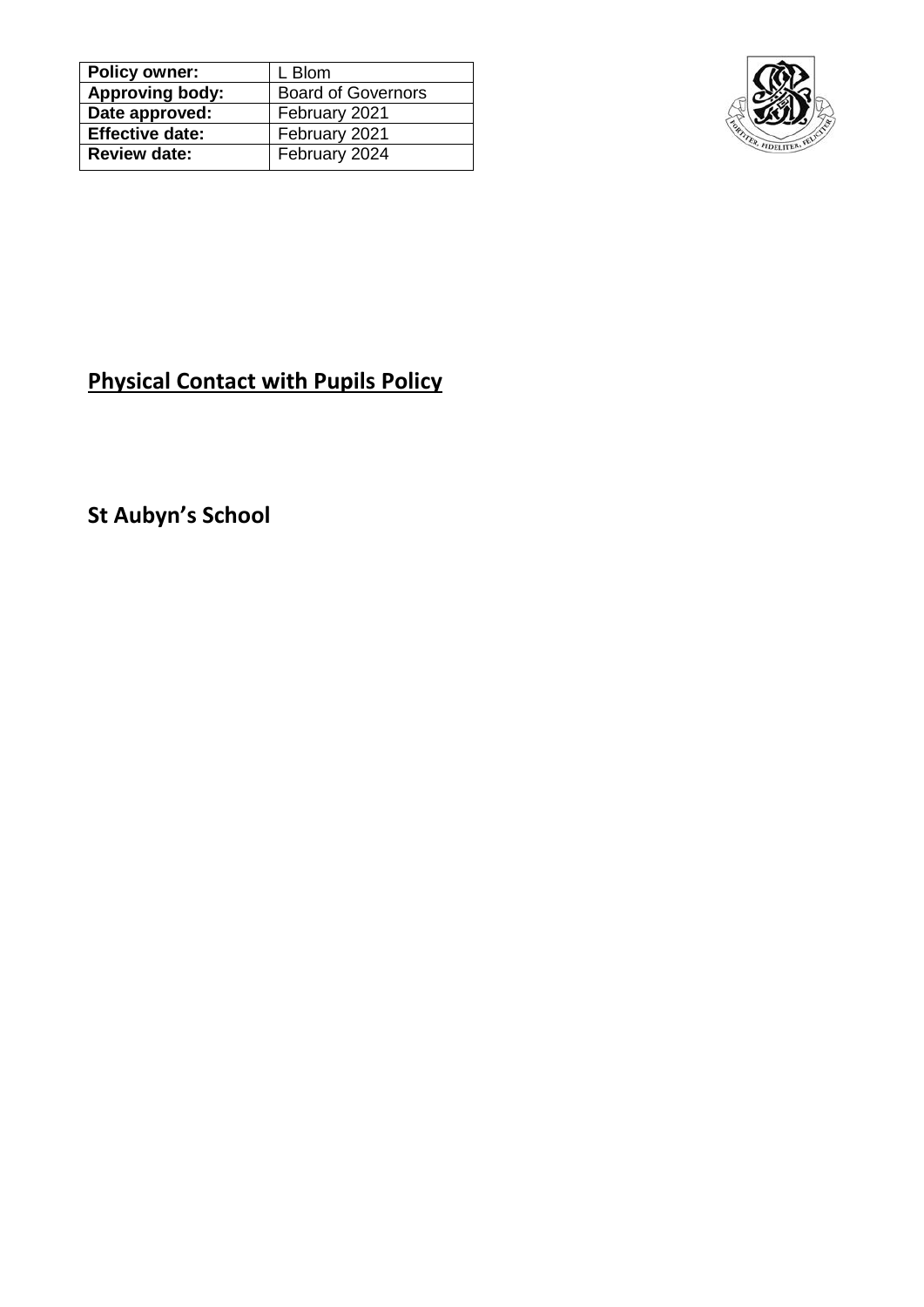

## **Policy Statement**

St Aubyn's School, including EYFS, accepts that there are occasions when physical contact with pupils is appropriate and necessary. The school will follow 'best practice' and national guidelines in establishing the parameters for physical contact with pupils, in the interests of both pupils and staff. Particular note is taken of the guidance in the D*f*ES Circular 10/98: 'The Use of Force to Control or Restrain Pupils'. Any form of corporal punishment is absolutely prohibited.

### **Procedure and Guidance**

### **Appropriate Contact**

There are occasions when it is appropriate for physical contact to take place. Such instances include:

- To comfort or reassure a child in distress.
- To hold a young child's hand to lead the way.
- To direct a child to a row or place.
- In a lesson requiring support in technique or for health and safety reasons e.g. PE, Art, Art and Design, ICT and Music.
- In applying first aid.

A member of staff must avoid any sort of contact which might be considered indecent touching or holding. Physical contact becomes progressively less appropriate as children grow older, especially during and post adolescence.

#### **Reasonable Force**

There are also occasions when staff may need to use reasonable force to control or restrain pupils. What is 'reasonable' depends upon the circumstances in a particular situation and the age of the child. Such force may be appropriate in, for instance, the following situations:

- Self-defence or imminent fear of attack by a pupil.
- When a pupil self-harms or attacks another pupil.
- Pupils fighting.
- Damage to property or vandalism.
- Dangerous behaviour likely to cause accident or injury.
- A pupil attempting to leave the school grounds.
- A pupil persistently refusing to leave the classroom, playground or learning activity.